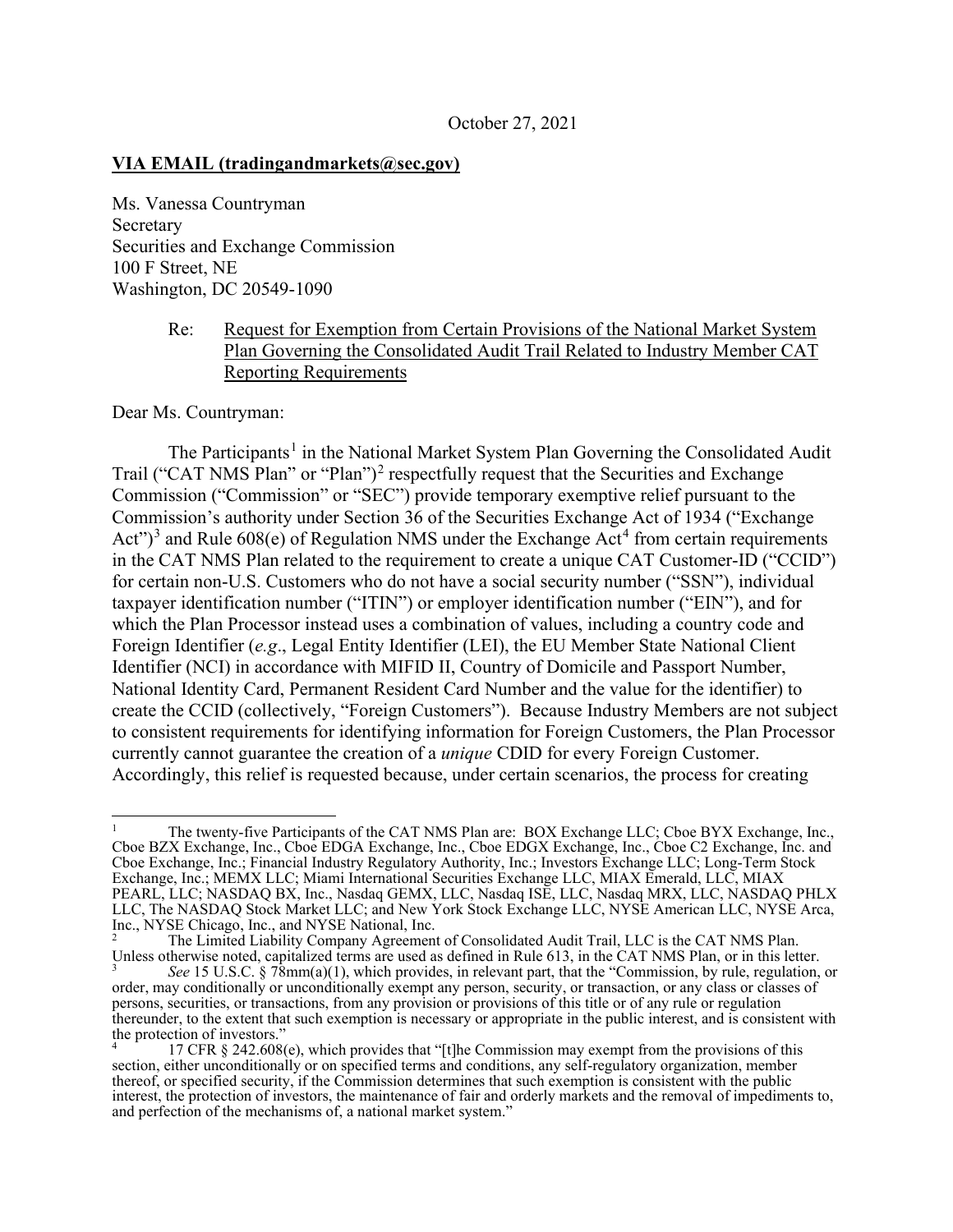CCIDs for Foreign Customers may result in the creation of *more than one* CCID for a Foreign Customer. This request for exemptive relief amends and replaces in its entirety the request previously submitted to the Commission on September 13, 2021.<sup>5</sup>

The Participants request exemptive relief from July 11, 2022, the date on which the Plan Processor will be required to begin using Customer information to create unique CCIDs, until July 31, 2023. During this time, the Plan Processor will continue to create CCIDs for Foreign Customers as described further herein. In addition, the Plan Processor will conduct a study to assess the number of instances in which multiple CCIDs may be associated with Foreign Customers. The study cannot begin until after July 11, 2022, when Industry Members will begin reporting Phase 2e Customer data to the CAT, as described further herein.

The Participants believe that the requested relief is "necessary or appropriate in the public interest, and is consistent with the protection of investors," and is "consistent with the public interest, the protection of investors, the maintenance of fair and orderly markets and the removal of impediments to, and perfection of the mechanisms of, a national market system."<sup>6</sup> In connection with the requested exemptions, the Participants plan to file amendments to their Compliance Rules consistent with the exemptive relief requested in this letter, as necessary.<sup>7</sup>

#### **I. Background**

## **A. Unique CAT Customer-IDs**

The CAT NMS Plan requires Industry Members to submit certain Customer information to the Central Repository. The Plan Processor then correlates such Customer information across all Industry Members, uses it to assign a CCID for each Customer, and uses the CCID to link all Reportable Events associated with an order for a Customer.<sup>8</sup> The CAT NMS Plan requires that CCIDs be unique for each Customer. Section 1.1 of the CAT NMS Plan defines a "Customer-ID" as having the "same meaning provided in SEC Rule 613(j)(5)." SEC Rule 613(j)(5), in turn, defines a "Customer-ID" as "with respect to a customer, a code that uniquely and consistently identifies such customer for purposes of providing data to the central repository."<sup>9</sup>

Appendices C and D of the Plan further address the requirement to have a unique CCID for each Customer. Section 9.1 of Appendix D states that "[t]he Plan Processor will use the Customer information submitted by all broker-dealer CAT Reporters to assign a unique Customer-ID for each Customer." Additionally, Section 9.3 of Appendix D states that "[t]he Plan Processor will determine a unique Customer using information such as SSN and DOB for natural persons or entity identifiers for Customers that are not natural persons and will resolve discrepancies. Once a CAT-Customer-ID is assigned, it will be added to each linked (or unlinked) order record for that Customer." Section 9.3 of Appendix D further states that

<sup>5</sup> *See* Letter from Michael Simon, Chair, CAT NMS Plan Operating Committee to Vanessa Countryman, Secretary, SEC (Sept. 13, 2021).

<sup>&</sup>lt;sup>6</sup> 17 CFR § 242.608(e).<br><sup>7</sup> Section 3.11 of the CAT NMS Plan requires Participants to "endeavor to promulgate consistent rules . . . requiring compliance by their respective Industry Members with the provisions of SEC Rule 613 and [the Plan]."<br>
See Section 6.4(d)(iv) of the CAT NMS Plan.<br>
Sections 8.1.1 and 8.2 of the Appendix D of the CAT NMS Plan also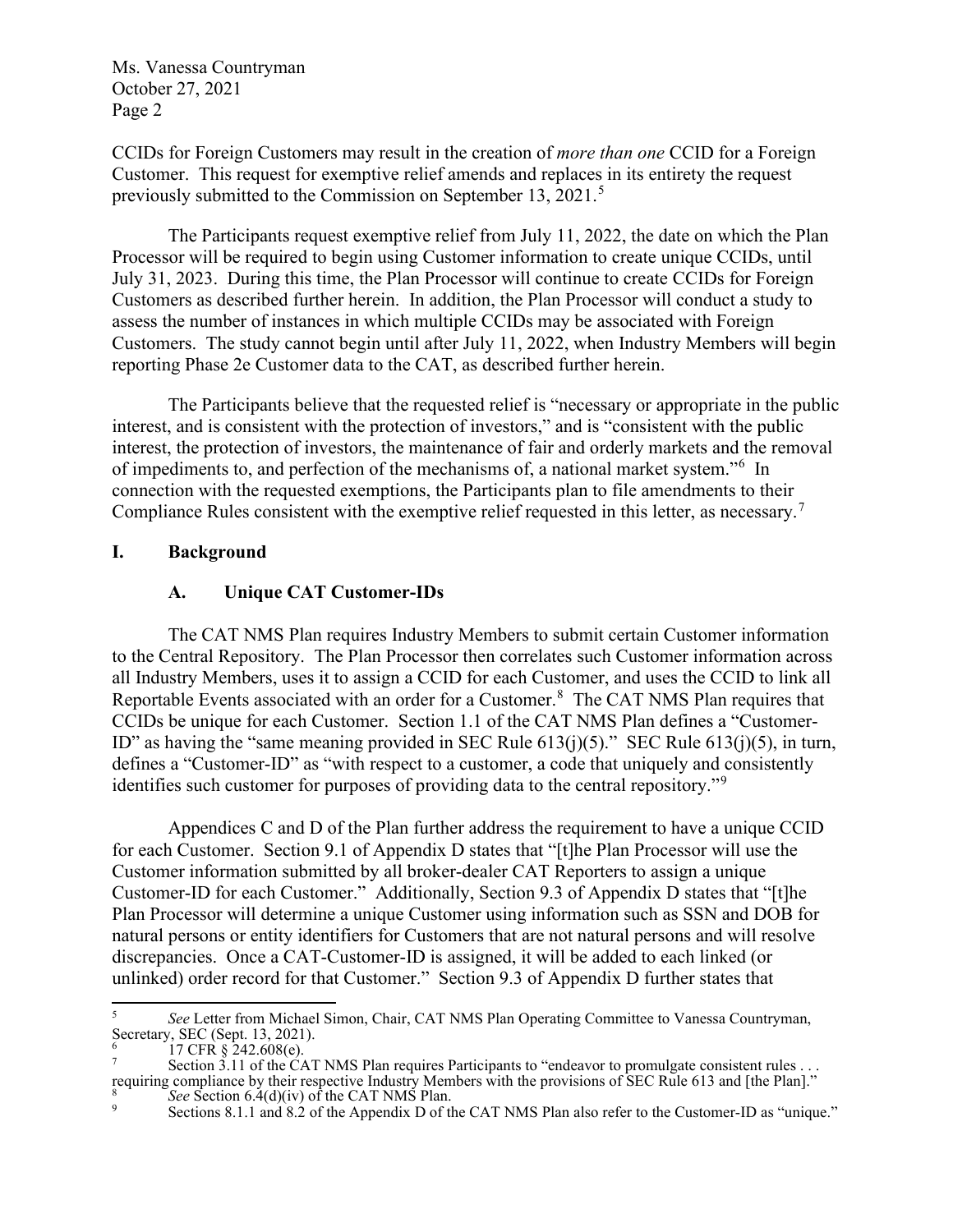"Participants and the SEC must be able to use the unique CAT-Customer-ID to track orders from any Customer or group of Customers, regardless of what brokerage account was used to enter the order."

# **B. Timing of Creation of CAT Customer-IDs**

The CAT NMS Plan also requires the Participants, unless otherwise ordered by the Commission, through their Compliance Rules, to require their Industry Members (other than Small Industry Members) ("Large Industry Members") to commence reporting Industry Member Data to the Central Repository by November 15, 2018, and to require their Small Industry Members to commence reporting Industry Member Data to the Central Repository by November 15, 2019. 10 On February 19, 2020, the Participants requested that the Commission provide exemptive relief to allow for the implementation of phased reporting for the CAT.<sup>11</sup> On April 20, 2020, the Commission granted conditional exemptive relief that permitted the requested implementation of reporting for the CAT across five phases, Phases 2a through 2e, as described further in the Commission's order and the Industry Member Technical Specifications.<sup>12</sup>

Pursuant to the Phased Reporting Exemption, Phase 2e Industry Member Data must be reported to the Central Repository in Phase 2e by July 11, 2022. Phase 2e Industry Member Data includes "Customer Account Information and Customer Identifying Information, other than LTIDs, date account opened/Account Effective Date and Firm Designated ID type flag previously reported to the CAT." As of July 11, 2022, all CAT Data will be reported to the CAT, including transaction data, Customer Account Information and Customer Identifying Information, subject to any exemptions or other changes to the CAT requirements. At that time, the Plan Processor will use the Customer information to create the CCIDs.

## **C. Current Process for Creation of CAT Customer-IDs**

In general, the Plan Processor creates unique CCIDs for Customers using the unique SSN, ITIN or EIN for the Customer. For Foreign Customers who do not have SSNs, ITINs or EINs, the Plan Processor uses a combination of values, including a country code and Foreign Identifier (*e.g*., Legal Entity Identifier (LEI), the EU Member State National Client Identifier (NCI) in accordance with MIFID II, Country of Domicile and Passport Number, National Identity Card, Permanent Resident Card Number and the value for the identifier) to create the CCID.<sup>13</sup> In general, the combination of these inputs will create a unique CCID for Foreign Customers. However, in some cases, this process may create more than one CCID for a Foreign Customer. For example, if the same Foreign Customer provides two valid but different forms of identification from which the CCID is created (*e.g*., different passports from different countries) to different Industry Members, two different CCIDs will be created by the Plan Processor for the

<sup>&</sup>lt;sup>10</sup> CAT NMS Plan, Sections 6.7(a)(v) and (vi).<br><sup>11</sup> Letter from Michael Simon, Chair, CAT NMS Plan Operating Committee, to Vanessa Countryman, Secretary, SEC (Feb. 19, 2020).

<sup>&</sup>lt;sup>12</sup> *See Exchange Act Release No. 88702 (Apr. 20, 2020), 85 Fed. Reg. 23075 (Apr. 24, 2020) (the "Phased Reporting Exemption").* 

Industry Members have indicated that under current know your customer and other obligations, Industry Members are subject to a consistent approach for identifying US Customers. However, Industry Members are not subject to similar consistent requirements for identifying information for Foreign Customers. Accordingly, Industry Members may select different foreign identifiers for their Foreign Customers.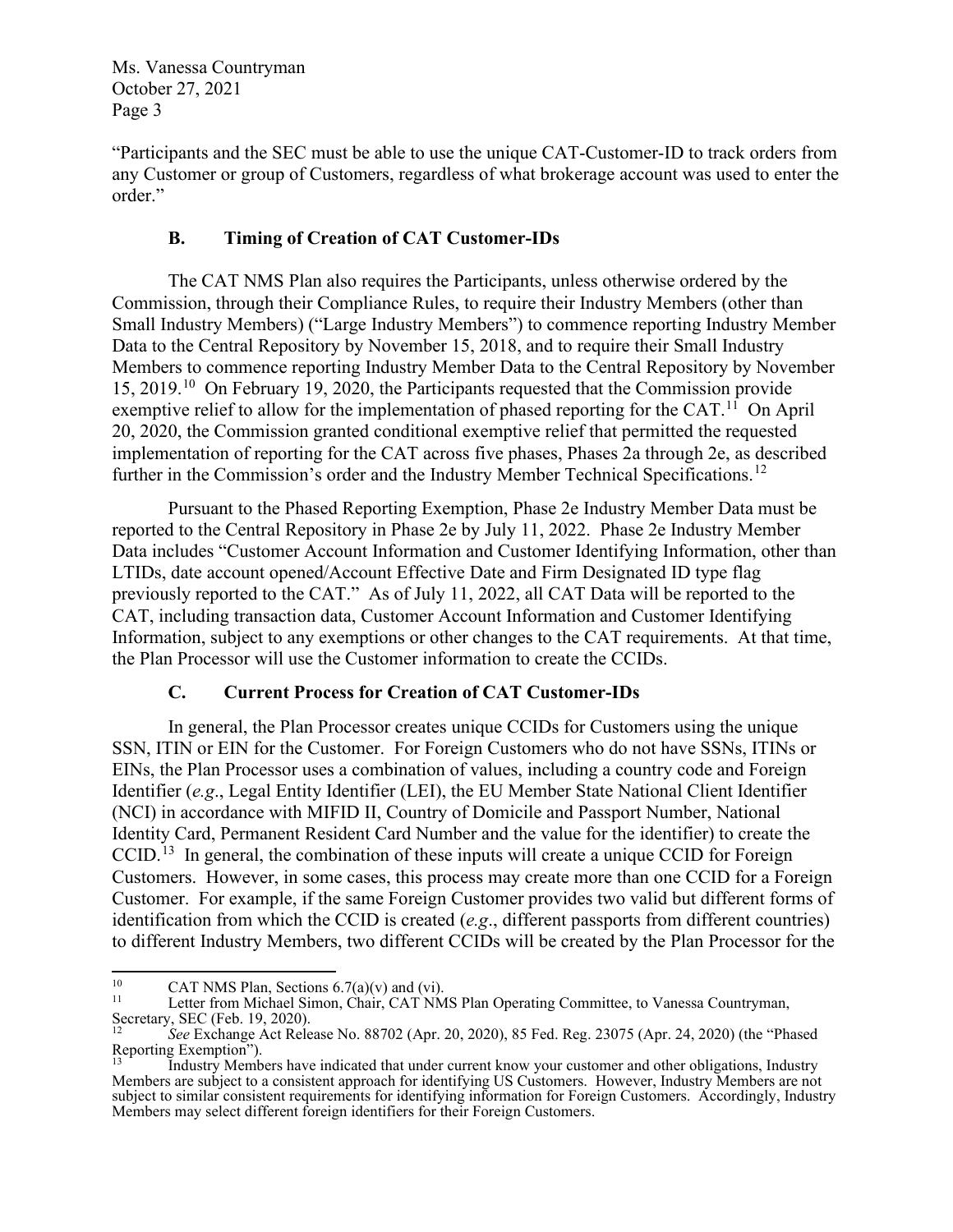same Foreign Customer. In an effort to limit this potential result, the CAT CAIS CCID Technical Specifications require Industry Members to follow a specified hierarchy of identifiers if more than one identifier type is available for a Foreign Customer.<sup>14</sup>

### **II. Request for Exemption**

The Participants request that the Commission exempt the Participants from the requirement set forth in Sections 9.1 and 9.3 of the CAT NMS Plan to create a unique CCID for each Foreign Customer in those instances in which the above-described process for creating CCIDs for Foreign Customers creates more than one CCID for a Foreign Customer until July 31, 2023 to allow the Plan Processor to conduct the study described below and implement any related technical changes to the CAT System. As a condition to this exemptive relief, the Plan Processor will continue to create CCIDs for Foreign Customers pursuant to the process described above.

In addition, the Plan Processor plans to conduct a study, as described further below.<sup>15</sup> By August 15, 2022, approximately one month after Industry Members will begin reporting Phase 2e Industry Member Data to the CAT, the Plan Processor will commence conducting a study to assess the number of instances in which multiple CCIDs may be associated with Foreign Customers. The study will conclude by September 15, 2022, and the Plan Processor will provide a report to the Operating Committee by October 15, 2022 describing the results of the study. Depending upon the prevalence of multiple CCIDs found in the study, the report also will discuss, to the extent practicable, potential alternatives for the Plan Processor to attempt to create a single unique CCID based on information available in the CAT. Such a study can only occur after Phase 2e reporting commences and the CAT has collected a sufficient sample set of Phase 2e Industry Member Data.

The Participants understand that to the extent that they avail themselves of exemptive relief from a CAT NMS Plan requirement, any exempted requirement shall not be included in the requirements for a particular Financial Accountability Milestone provided that the conditions of the exemption are satisfied.<sup>16</sup>

\* \* \* \* \*

<sup>14</sup> *See* CAT Reporting Customer and Account Technical Specifications for Industry Members-CCID v2.0 r5, § 2.2.5 (Oct. 8, 2021) ("The following hierarchy must be followed if more than one identifier type is available for a foreign CAT Customer: 1. National Registration or Tax Identifier – usable for Natural Person and Legal Entity CAT Customers; 2. LEI – usable only for Legal Entity CAT Customers; 3. Country of Domicile and Passport Number – usable only for Natural Person CAT Customers; 4. Permanent Resident Identifier – usable only for Natural Person<br>CAT Customers.").<br><sup>15</sup> While the following description includes a proposed timeframe, the exact dates may be s

While the following description includes a proposed timeframe, the exact dates may be subject to change given competing project and implementation milestones.

<sup>16</sup> *See* Exchange Act Release No. 88890 (May 5, 2020), 85 Fed. Reg 31322, 31335 (May 22, 2020) ("[T]he Commission has the authority to grant exemptive relief from any requirement associated with a particular Financial Accountability Milestone. The Commission believes that this ability, in particular, should alleviate the Participants' concerns regarding the potential impact of unforeseeable or reasonable delays.").